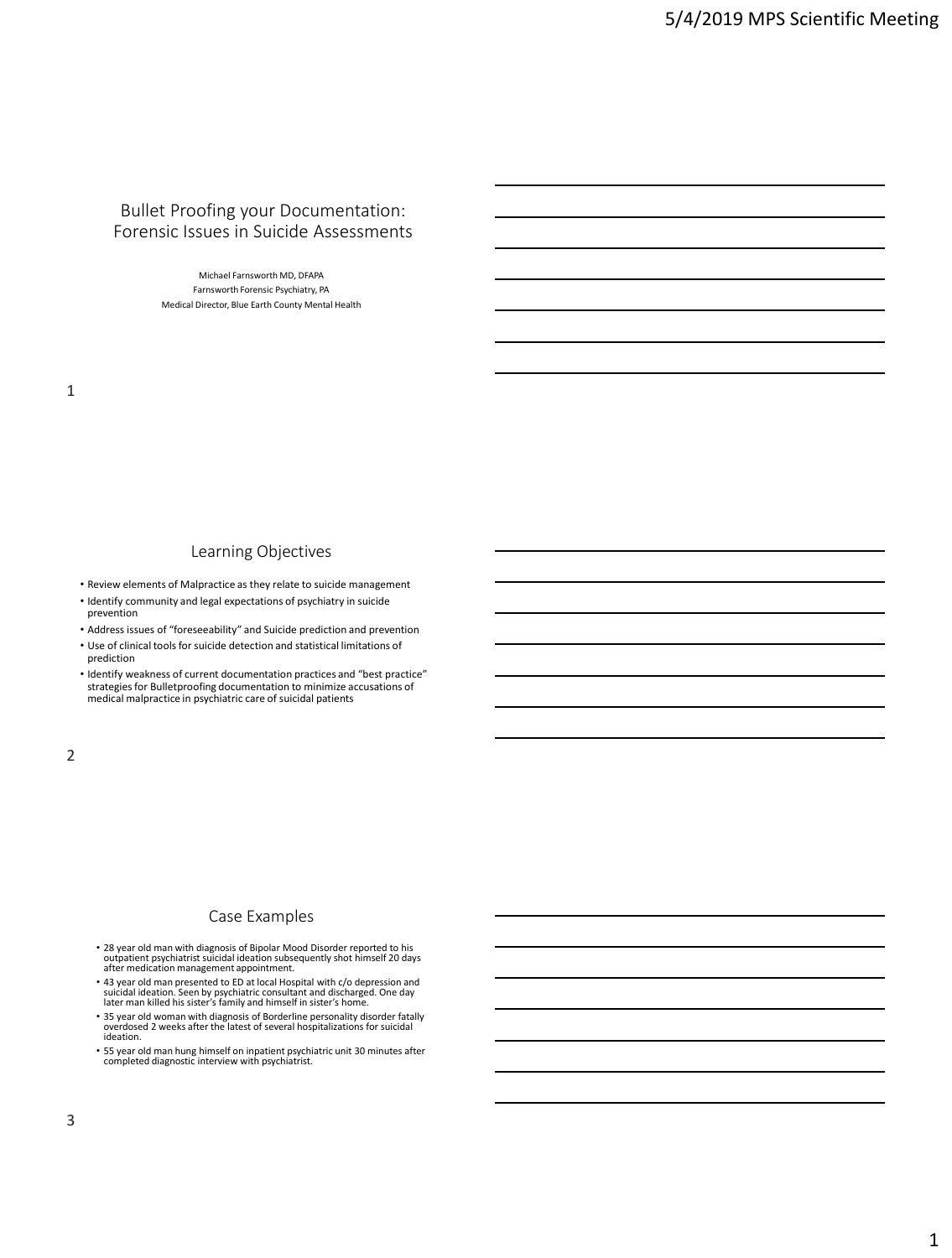## Keeping Perspective



- Psychiatry is not rocket science—it's a lot harder!
- No two patients are alike.
- No two clinicians are alike.
- From a forensic perspective each case is unique and must be judged solely on the facts as they were known at the time of the incident.

• Monday morning quarterbacking can be an issue in forensic evaluations.

### Suicide

- Over course of their careers most psychiatrists will experience a patient suicide.
- Managing suicidal patients' risk is one of the most stressful endeavors a psychiatrist can face. Grief and guilt felt by the psychiatrist may be profound.
- Post-suicide lawsuits account for the largest percentage of suits against psychiatrists.

### Suicide

- Suicide constitutes one arena in which tort claims will be brought by parties attempting to focus civil responsibility on someone other than the beloved decedent.
- Attorneys and suicide prevention organizations also promote an expectation that if an at risk individual is assessed by a psychiatrist suicide will be averted.
- Attorneys specializing in in tort actions against psychiatrists emphasize "foreseeability" and negligent diagnosis.
- Tension between failure to detain vs. false imprisonment in suicide.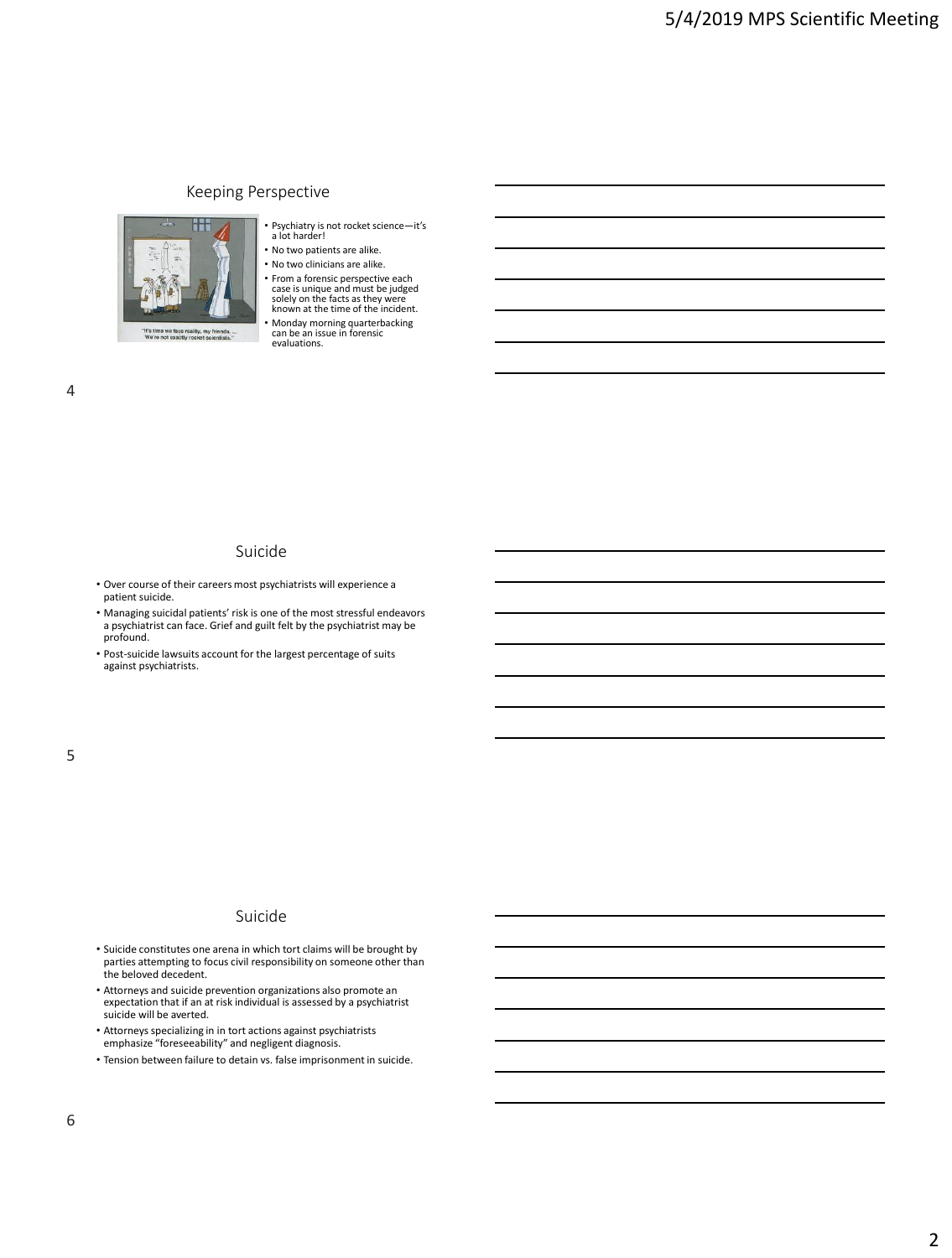#### **The Law Office of Skip Simpson**

#### **SUICIDE OR WRONGFUL DEATH DUE TO NEGLI**

- **[GET THE HELP YOU NEED](https://www.skipsimpson.com/evaluation) [CLICK HERE FOR MORE INFORMATION](https://www.skipsimpson.com/evaluation)**
- 

- 
- **[Nationally recognized expert in inpatient suicide law](https://www.skipsimpson.com/evaluation)**<br>• <u>[CLICK HERE TO CALL US TOLL-FREE](tel:214-618-8222)</u><br>• **[214-618-8222](tel:214-618-8222)**<br>• **Suicide Malpractice Lawsuit<br>• How to bring a lawsuit as a result of suicide**
- lt may be necessary to pursue a malpractice lawsuit if the healthcare provider was negligent and a suicide occurred. While a family may be reluctant to pursue a suicide malpractice lawsuit, taking legal action may be the b
- actions may also heap to a swell to the line of others experiencing the same sulffering.<br>• A psychiatrist or a psychologist may be negligent for falling to properly <u>assess the patient's suicide risk</u>. The following are fa
- 
- 
- 
- 
- 
- Suicide is difficult to predict, but prediction is never the issue. Foreseeability is the issue. Psychiatrists have a duty to protect a patient by properly assessing the suicide risk. Reasonable precautions, such as approp
- the risk is identified. A doctor should document signs of improvement before discharging the patient. Too often, patients are discharged simply because their insurance no longer pays for their care.

7

### Standard of Care

- The standard of care in medicine is traditionally defined as "that degree of skill and learning that is ordinarily possessed and exercised by members of that profession in good standing"
- This standard is also know as the "average practitioner" or "customary practice" standard and generally applied nationally.
- Physicians range in skill levels, though most over-rate their skills • A, B, C, D, F practitioners
- For malpractice to be established 4 Elements need to be proven

#### 8

### Elements of Malpractice

- Psychiatrist has **duty** of care;
- Psychiatrist **deviated** from standard of care;
- Which led to **damage** to the patient;
- as a **direct** result of the deviation from standard care.
- 
- For a plaintiff to prevail in a malpractice case all elements must be proved by a<br> "preponderance of the evidence"- "more likely than not" or 51% or greater probability.<br>• Psychiatry malpractice often hinge on (1)
- (2) precautions taken to prevent the suicide once the risk was acknowledged.
- Two basic types of error:
- $\cdot$  1. Errors of fact
- 2. Errors of judgement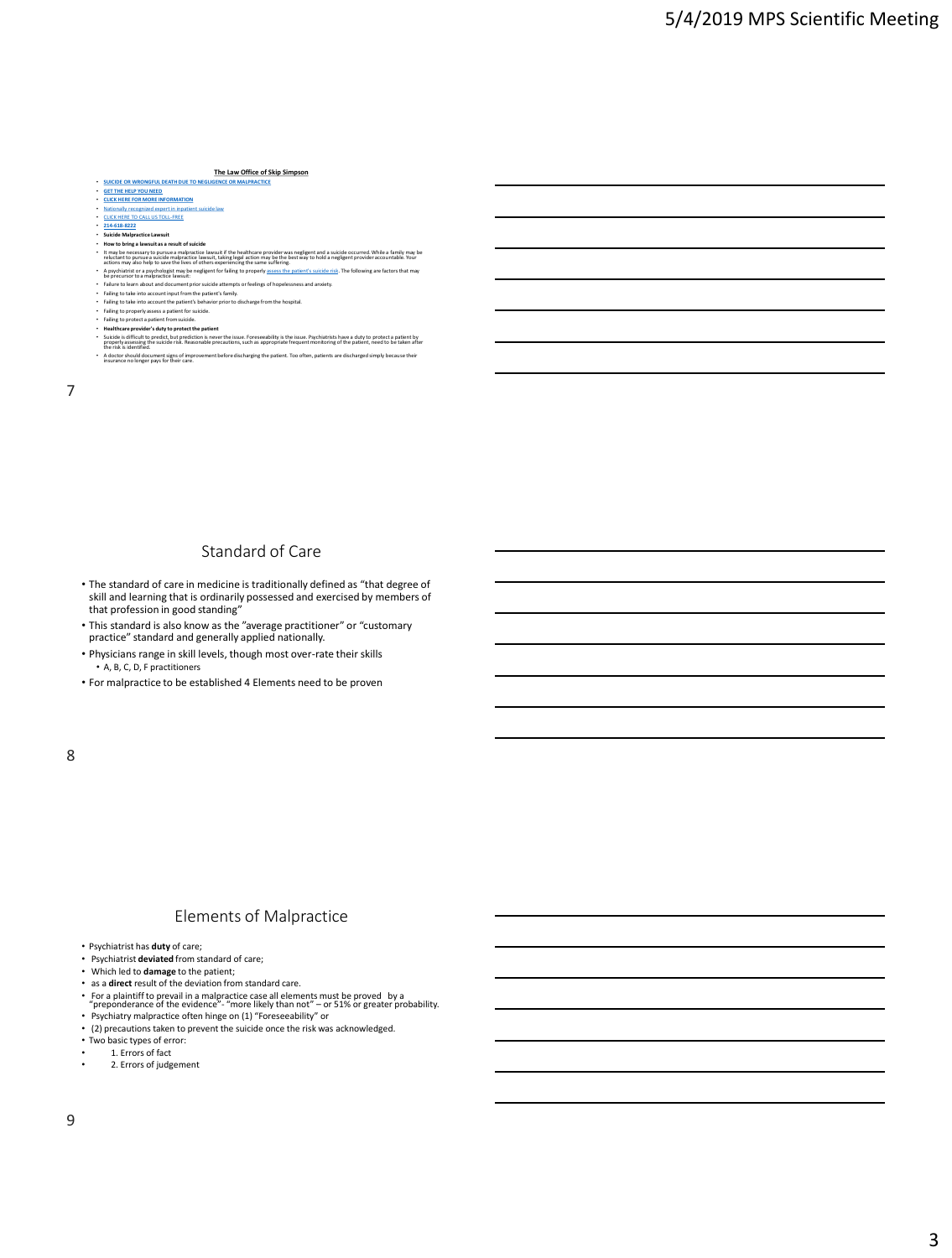# Two Basic Types of Errors

- An **Error of Fact** is considered to be a "mistake about a fact that is material to a<br>transaction"—for example an error of fact occurs when the psychiatrist bases a<br>clinical judgement on erroneous beliefs, such as might o history wasn't reviewed or lab results not checked before making a substantial clinical decision.
- **Psychiatrists are likely to be found negligent for errors of fact.**
- An **Error of Judgement** occurs when the psychiatrist makes an informed decision in good faith that turns out to have been a mistake
- **Psychiatrists are less likely to be held liable for mere error in professional judgement.**

10

### Clinical and mathematical limitations on Foreseeability



- Clinical vs. Actuarial assessments/regression modeling.
- False positive and false negative risks.
- Overstating clinical ability to foresee and potential consequences.
- Statistics regarding # of individuals never seen by psychiatry who commit suicide

11

If we know all the risk factors can suicide be predicted?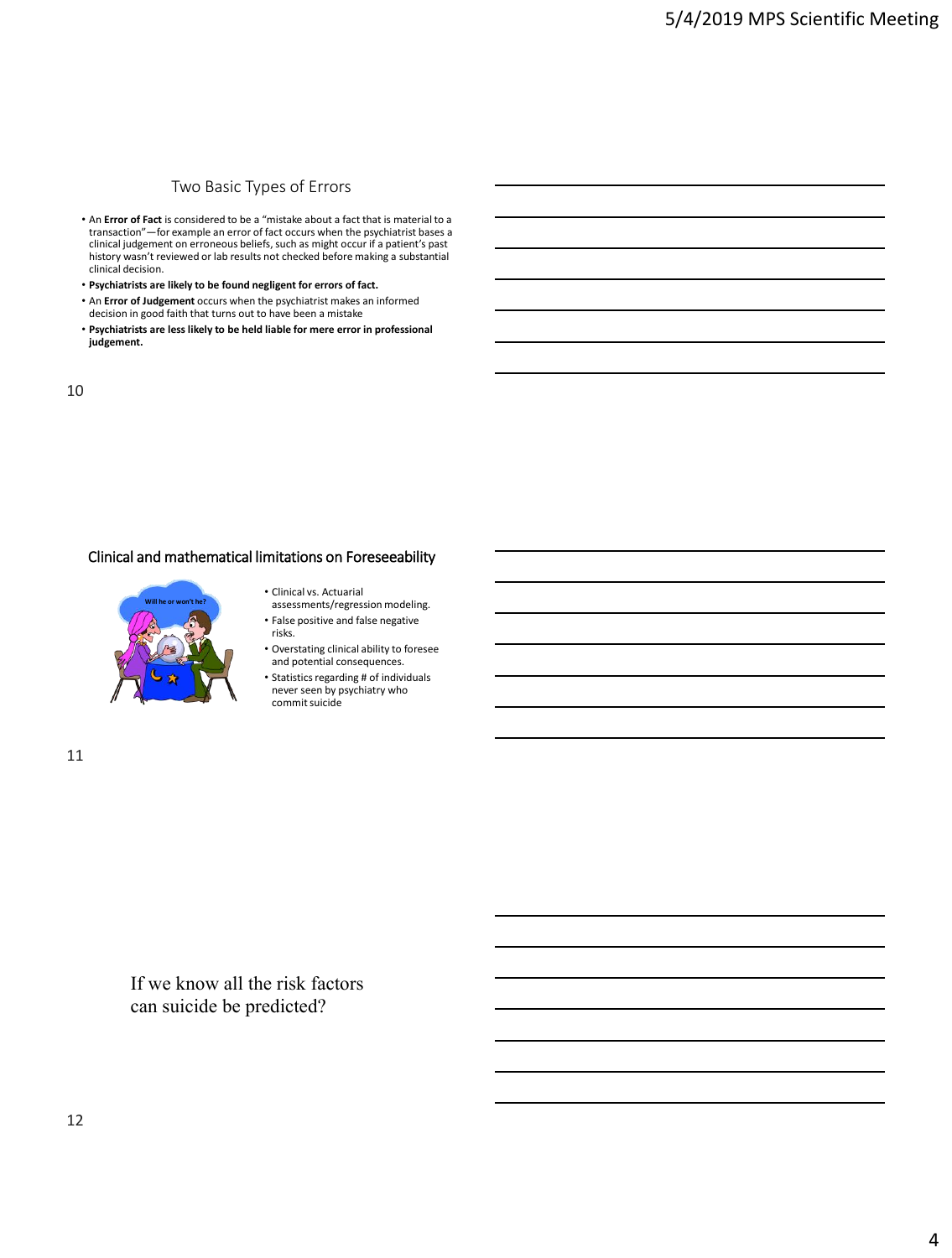# Methods of Risk Prediction

Clinical or "Educated Guess"

Actuarial or "Scientific"

# Methods of Risk Assessment

**Linear Regression Model**

$$
y = \beta_0 + \beta_1 x_1 + \beta_2 x_2 + \ldots + \beta_n x_n
$$

**Risk**= Base rate + impact of numerous variables of the individual to produce the individual's personal risk

14

# Prediction of Future Behavior

#### **Clinical: Decision maker mentally processes information to make prediction.**

• Clinicians generally have no idea of their accuracy rates.

• Clinicians generally overrate their skill. • Most crisis, ER and courtroom decision

making is clinical.

**Best estimates of Clinical accuracy is 33%**

 $\bullet$ Ō.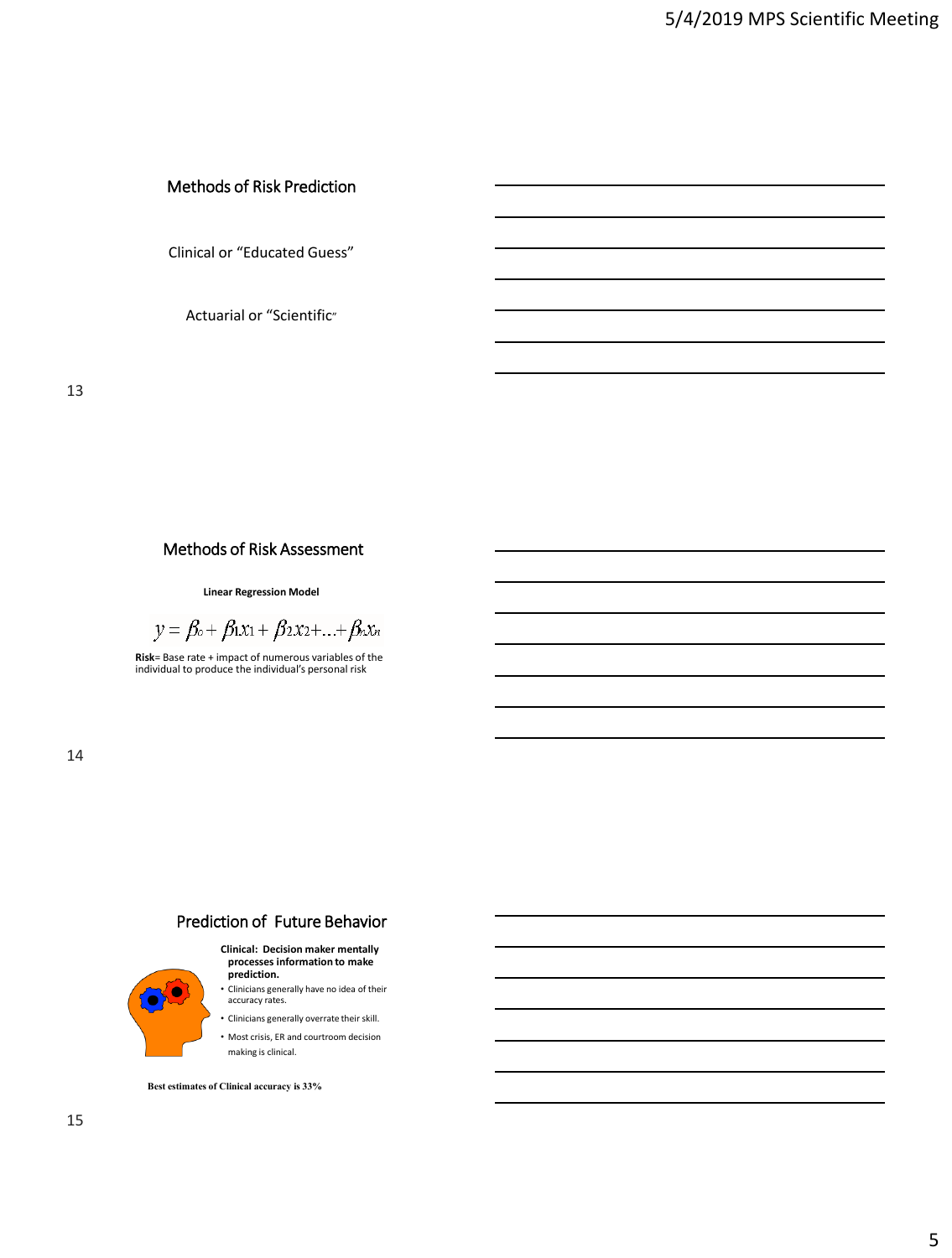## Prediction of Future Behavior



**Actuarial: Statistical method which eliminates human judgment and bases conclusions solely on empirically established relationships between data and condition of interest.**

Actuarial predictions always out-perform clinical predictions.

**Actuarial models have to date have not exceeded 75%-85% accuracy**

## Clinical and mathematical limitations on Foreseeability



- Given the low incidence of suicide per 100,000 it is a rare event mathematically that makes it a stochastic variable that follows a Poisson or Binary probability distribution.
- That's fancy math talk for: It will be difficult to predict on an individual basis the risk of a specific act of suicide at a designated time-like trying to identify which specific electron of a radioactive element will undergo decay

17

# Prediction methods

How well do these methods perform?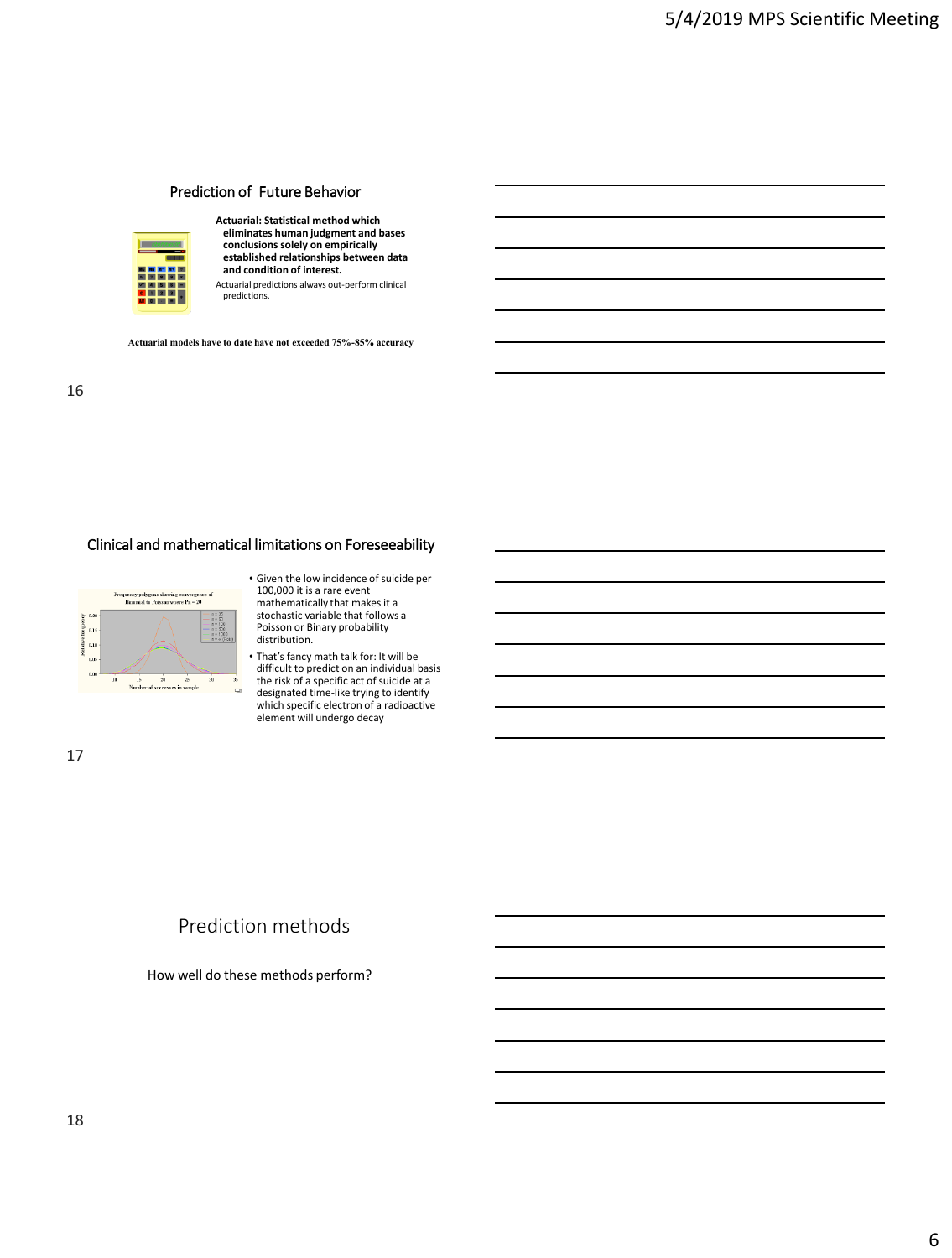### Prediction Contingency Table

#### **ACTUAL OUTCOME**

|      |            | suicide  | No suicide |
|------|------------|----------|------------|
| TION |            | True     | False      |
| ĚDI  | suicide    | Positive | Positive   |
|      |            | False    | True       |
|      | No suicide | Negative | Negative   |
|      |            |          |            |

19





### Suicide Prediction Tools

Despite extensive research and analysis of risk factors, no reliable tool has been developed to predict suicide that can be used clinically from a forensic<br>perspective. It still comes down to evidence of careful consideration of factors<br>and analysis by the practitioner determining the response to the ris

Evidence boils down to clear documentation.

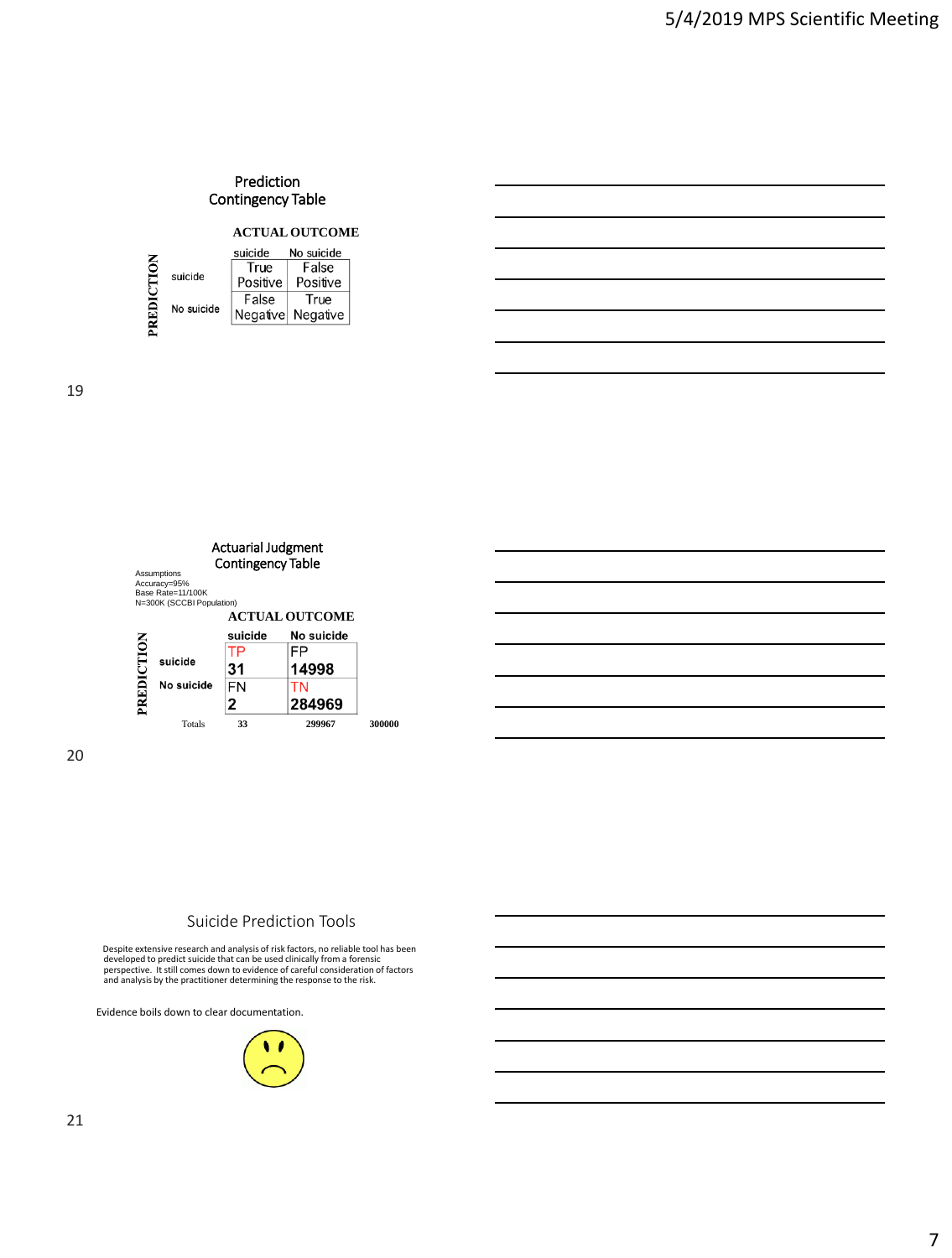#### Documenting Suicide Risk Assessments

• No national standard of care regarding suicide assessment protocol.

- Use of actuarial tools such as Columbia Protocol (**C-SSRS**)
- Deterioration of psychiatric documentation with advent of EMS. • Importance of good record keeping:
- 
- 

 $\sim$ 

- 
- May stop a lawsuit early. Notes should be written in style ready to be exhibited in a court (and likely will if suit proceeds to trial). • If charting is clear the case may be terminated once the plaintiff expert reviews the notes.
- Strive to document important clinical matters contemporaneously.
- 
- When Psychiatrists do not document their reasoning there will be no evidence to show that they were thoughtful, prudent and used "reasonable" professional judgement.

| v<br>۰. | ٧<br>۰. |
|---------|---------|
| ۰.      |         |
|         |         |

#### Documenting Suicide Risk Assessments-Critical Decision Points

- At initial assessment or admission
- With occurrence of any suicidal behavior or ideation

| . Whenever there is a noteworthy clinical change |  |
|--------------------------------------------------|--|
|--------------------------------------------------|--|

- Before increasing privileges, granting passes or discharging an inpatient
- Document all issues regarding firearms

#### 23

#### Documenting Suicide Risk Assessments-Critical Decision Points

- **Always, in noting an action taken in furtherance of risk management (i.e., committing or not, increase freq. of visits, change in medicine) include a statement of the rationale for the action.**
- **Always document communication with families and any directions given to patient, family or caregivers**-
- **--**unrecorded instructions or conversations with family members will likely become points of contention after a suit is filed.

|  | $\mathbf{X}$ |  |  |
|--|--------------|--|--|
|  |              |  |  |
|  |              |  |  |
|  |              |  |  |